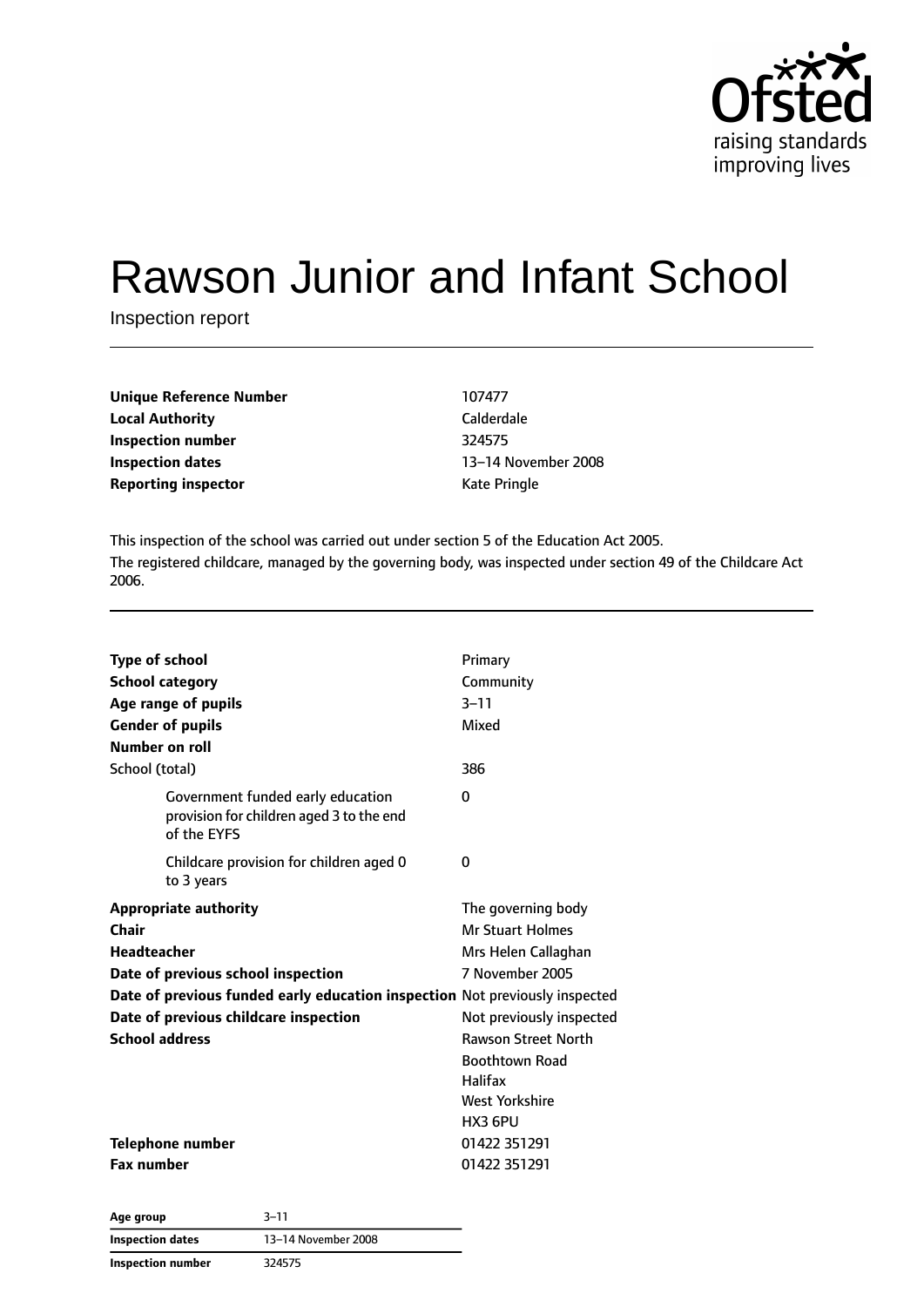.

<sup>©</sup> Crown copyright 2008

Website: www.ofsted.gov.uk

This document may be reproduced in whole or in part for non-commercial educational purposes, provided that the information quoted is reproduced without adaptation and the source and date of publication are stated.

Further copies of this report are obtainable from the school. Under the Education Act 2005, the school must provide a copy of this report free of charge to certain categories of people. A charge not exceeding the full cost of reproduction may be made for any other copies supplied.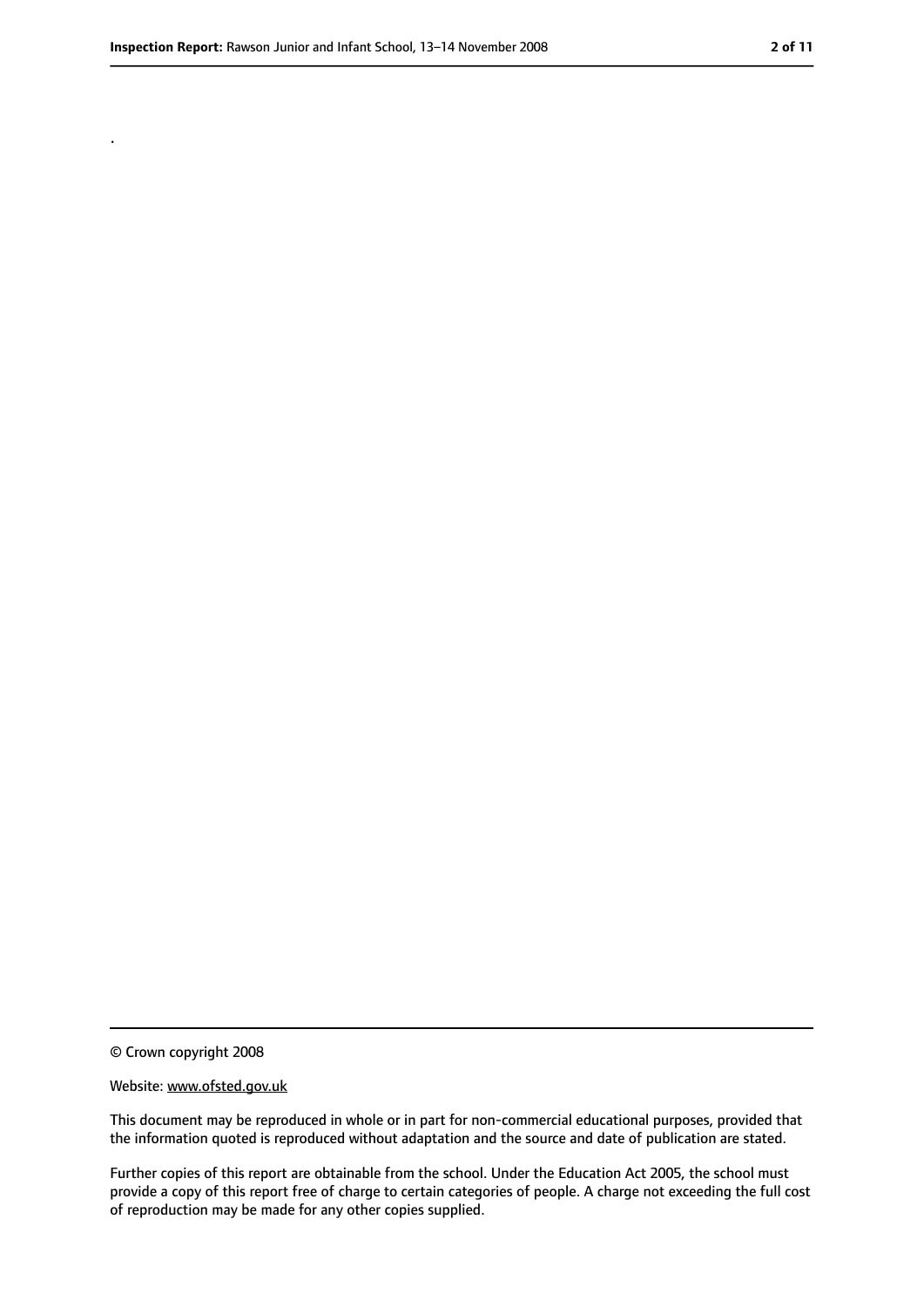# **Introduction**

The inspection was carried out by three Additional Inspectors.

## **Description of the school**

Rawson Junior and Infant School is a large primary school situated in a broadly average socio-economic area with some pockets of social disadvantage. The proportion of pupils with learning difficulties and/or disabilities is below average. About a quarter of pupils is eligible for a free school meal, which is above average. Most pupils are White British. The proportion of those learning English as an additional language is well below average and few of these are at an early stage of learning English. The school holds the School Achievement Award.

## **Key for inspection grades**

| Grade 1 | Outstanding  |
|---------|--------------|
| Grade 2 | Good         |
| Grade 3 | Satisfactory |
| Grade 4 | Inadequate   |
|         |              |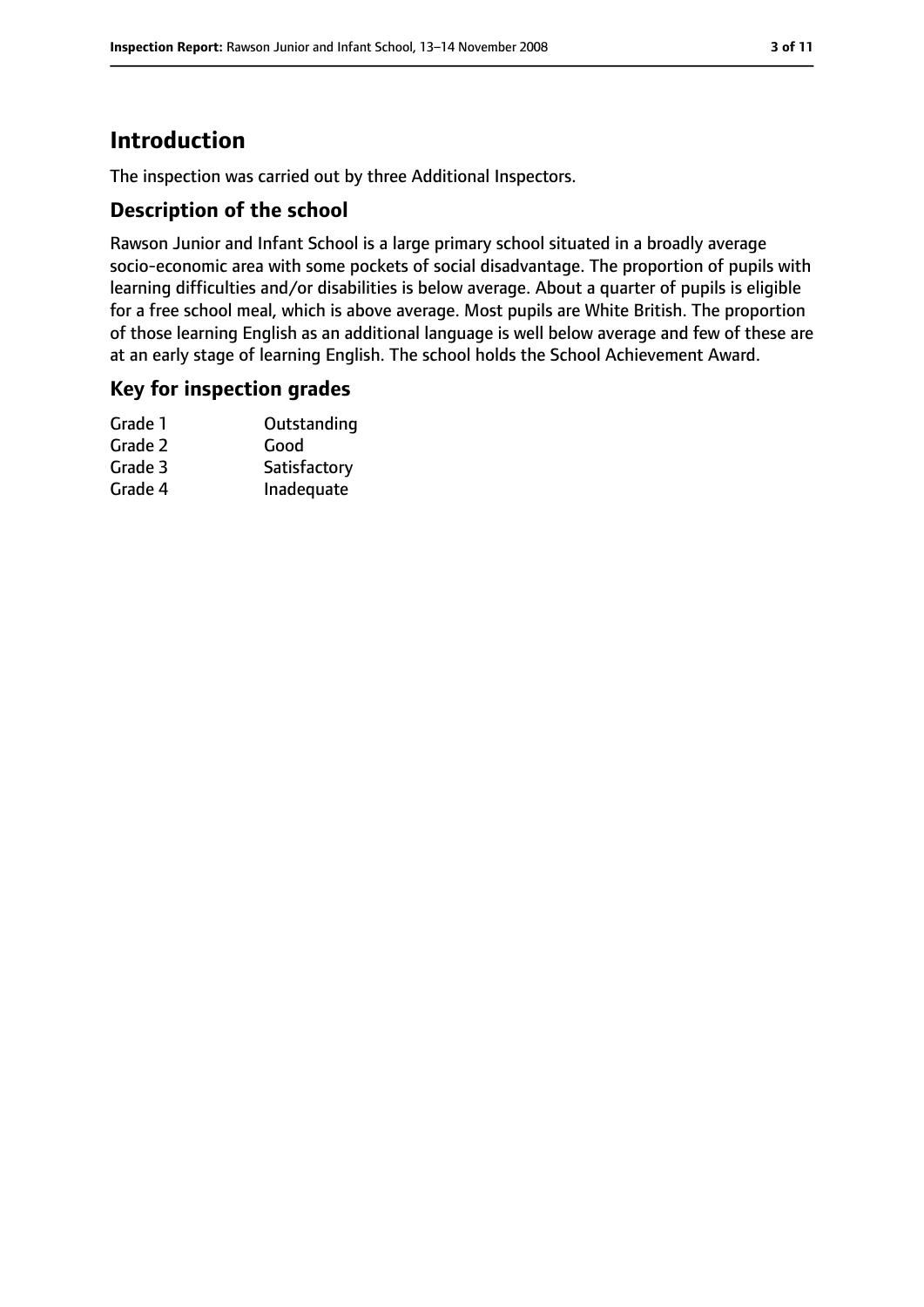# **Overall effectiveness of the school**

#### **Grade: 3**

Rawson Junior and Infant School provides a satisfactory education for its pupils. Some aspects of its work are good. Pupils achieve well overall and their personal development is good, as a result of good teaching and a well developed curriculum.

Pupils enjoy coming to school and they appreciate the many opportunities on offer both within and outside the curriculum. Pupils' spiritual, moral, social and cultural development is good. Pupils act responsibly and are welcoming and courteous. They understand that their good behaviour has a positive impact upon their relationships and their learning. Pupils are eager to take on responsibilities, for example, as school councillors and playground friends, and so contribute well to their school community. Their grasp of basic skills and developing social skills, as they work together, prepare them well for their future learning. The school shows good understanding of pupils' pastoral needs and this is reflected in the views of parents, who speak very highly of the school and are very supportive of the headteacher and staff. Parents typically make such comments as, 'At all times ¨ teachers have been helpful, understanding and their dedication has been outstanding'.

Achievement is good overall. From lower than expected starting points, standards are broadly average by the end of Year 2 and Year 6. Inspection evidence and the provisional 2008 national test results indicate improvements in standards in Year 6, with increasing numbers reaching high standards, especially in mathematics and science. However, standards in mathematics at the end of Year 2, especially for boys, are lower than they should be. Building on their good start in Nursery and Reception, pupils achieve well because of good quality teaching and a well developed curriculum. Most teaching is good or better. Lessons are well planned and pupils make good progress overall because they are interested, attentive and try hard. However, in some lessons work is not sufficiently well matched to pupils' needs and abilities to ensure appropriate challenge. This is because teachers' planning in these lessons does not identify, in detail, differences in expectation for the more and the less able pupils, including those with learning difficulties and/or disabilities. Increasing opportunities enable pupils to engage in discussion and problem solving. As a result, they are encouraged to develop independent skills and become confident learners.

Overall, leadership and management are satisfactory with some developing strengths. The headteacher has the support of a long-standing governing body and they have plans to move the school forward. The extension of the roles of senior management, including subject leaders and the deputy headteacher, has increased their opportunities to be responsible for the improvement of teaching and learning. However, the information from the systems for tracking and analysing pupils' progress is not yet used well enough to provide evidence of the progress of individuals or different groups of pupils. As a result, teachers do not always plan effectively to meet pupils' different learning needs. At the time of the inspection the school did not fully meet government requirements for safeguarding pupils. By the end of inspection, actions were being taken to remedy this. Improvement since the last inspection has been uneven although, overall, issues have been addressed satisfactorily. In view of this and the leadership's satisfactory self-evaluation, the school has satisfactory capacity to improve further.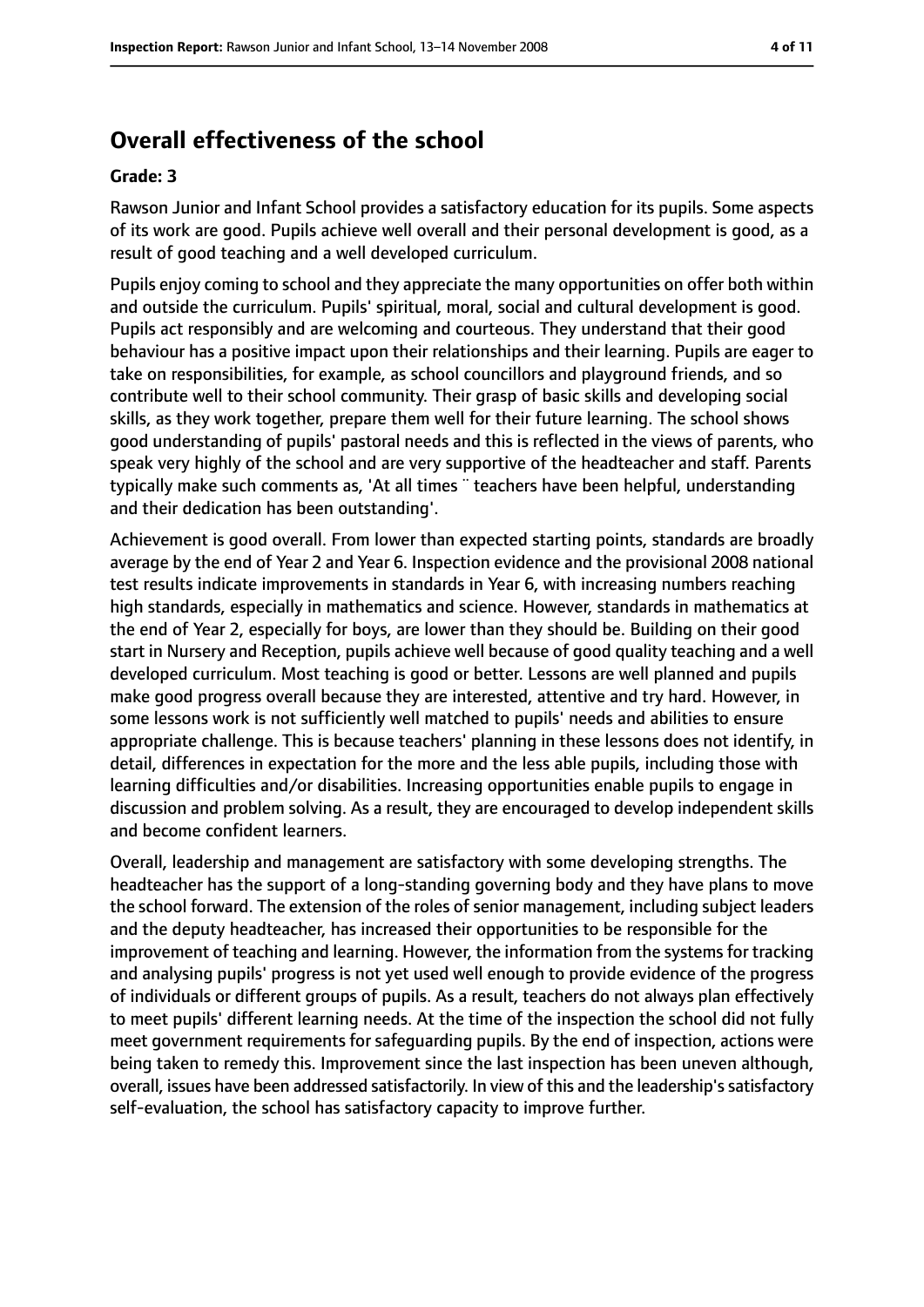# **Effectiveness of the Early Years Foundation Stage**

#### **Grade: 2**

Provision in the Early Years Foundation Stage (EYFS) is good. Children quickly familiarise themselves with daily routines. They relate positively to the adults who provide well for their educational and pastoral needs. The personal development and well-being of the children are good. They behave well and make friends easily. As a result, parents praise how well their children settle. Children access carefully planned programmes of learning. Interesting activities capture children's imagination and curiosity and they achieve well from starting points which are below expected levels, particularly in personal, social and emotional development and in communication, language and literacy. The stimulating curriculum provides a good platform through which their language and literacy and social development are rightly recognised as priorities for development. There are good opportunities for children to talk with a range of visitors to extend their knowledge of the wider world. They have access to a good-sized outside space. However, opportunities to link learning from indoors to outside are presently limited as are the opportunities for children to make visits to other places in order to extend their knowledge outside home and the school. Leadership and management of the EYFS are satisfactory. Work has begun to develop the new EYFS initiatives and teachers plan to the requirements. However, assessment is not detailed enough and a clear record of children'sskills on entry to the EYFS is not established. By the time children leave Reception, most are working securely within the levels expected for their age.

# **What the school should do to improve further**

- Ensure that the school complies fully with current Government requirements for safequarding.
- Develop and implement a consistent assessment system to monitor children's progress through the EYFS.
- Raise standards in mathematics in Key Stage 1, especially for boys.
- Analyse and use assessment information better to plan for pupils' differing learning needs, including those with learning difficulties and/or disabilities, so that all groups of pupils achieve as they should.

A small proportion of schools whose overall effectiveness is judged satisfactory but which have areas of underperformance will receive a monitoring visit by an Ofsted inspector before their next section 5 inspection.

# **Achievement and standards**

#### **Grade: 2**

Achievement is good overall. Pupils make good progress from the below average starting points to reach average standards by the end of Year 6. The provisional national test results for 2008 and other inspection evidence show standards continue to be broadly average by the end of Year 6. The school has successfully addressed a dip in standards in 2007 and, as a result, the 2008 performance targets for Year 6 have been exceeded with significant improvement in all areas. This is particularly so in the performance of the more able pupils at the higher Level 5 in mathematics and science. Standards by the end of Year 2 are broadly average overall. The 2008 results, however, show a decline in performance, especially in mathematics which is now below average. Pupils with learning difficulties and/or disabilities achieve satisfactorily.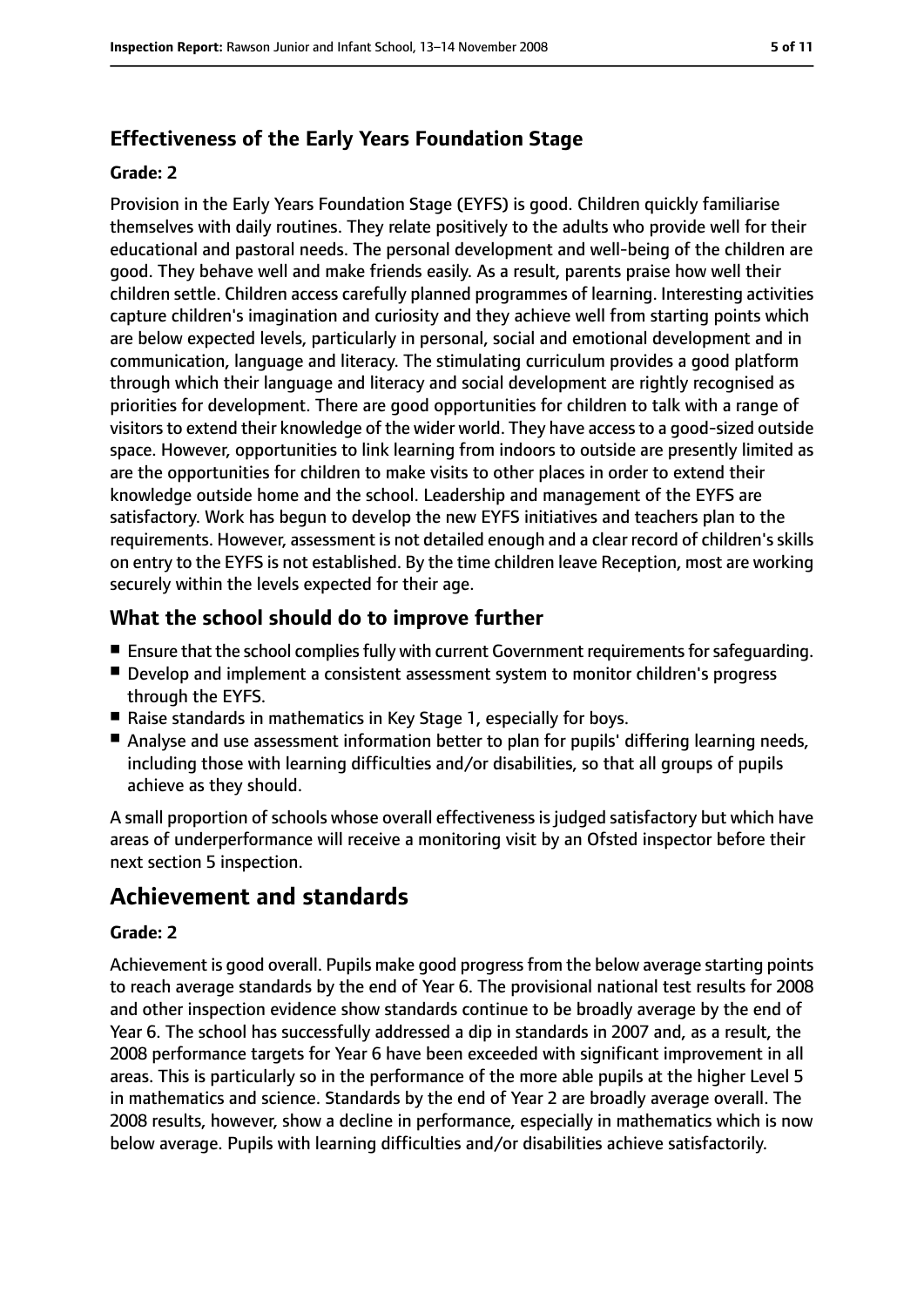# **Personal development and well-being**

#### **Grade: 2**

Pupils are very proud of their school and are articulate in their views. They say they feel safe, know well how to keep safe and healthy in school and that behaviour is good. As a result, pupils are confident that there is no bullying. They are caring of others and regard the extra support some pupils receive as being fair and just. Equally, pupils are clear in their condemnation of racism which is not a feature of the school. Pupils engage well in lessons, which they find interesting, and speak very well of their teachers who 'make learning fun'. Attendance remains satisfactory overall despite the school's efforts to improve it. Pupils contribute well to their community. Many take up the opportunity to engage in a wide variety of activities outside the school day which increase their confidence and self-esteem. This confidence is reflected in the pride pupils demonstrate as they undertake duties on the school council, as playground leaders and through class responsibilities.

# **Quality of provision**

# **Teaching and learning**

#### **Grade: 2**

Overall, the quality of teaching and learning is good throughout the school. Strengths of the better teaching are seen in the good pace in lessons and clear learning objectives. Most lessons are well planned and take account of pupils' prior attainment. In the small proportion of weaker lessons, planning lacks detail and the learning needs of both higher and lower ability pupils are not identified consistently enough. This results in a lack of challenge for these groups of pupils, particularly those with learning difficulties and/or disabilities. Good relationships exist between teachers and pupils. A real strength is to be found in the consistent use of strategies across the school to ensure good behaviour, which in turn results in good learning. In most lessons, teachers give clear direction and question effectively. Information and communication technology (ICT) is used very well to motivate pupils to learn and engages them effectively through different media. Recent developments to extend the range of teaching strategies bring a more practical approach, resulting in more pupils being involved in their learning. However, teachers' marking does not fully ensure that pupils know the next steps in their learning.

## **Curriculum and other activities**

#### **Grade: 2**

The school provides a good curriculum. There is a strong emphasis on speaking and listening and this is beginning to impact further upon the quality of reading and writing across the curriculum. Attractive displays of pupils' work illustrate their knowledge and understanding through a range of exciting artistic media. Subjects are beginning to be linked in lessons and during theme days. The school encourages pupils to develop their ICT skills during separate lessons, although opportunities are missed to link these developing skills to pupils' learning in other subjects. French is now firmly established in Years 3 to 6 and pupils learn about a number of different cultures and religions, including those of the immediate locality. The range of visits and visitors to the school supports this aspect of learning. For example, during the inspection, a musical performance helped pupils to enjoy and understand their own possible future development. Fewer opportunities exist for pupils to add a global dimension to their cultural understanding. The good opportunities provided through a range of enrichment activities add considerably to the development of pupils' skills.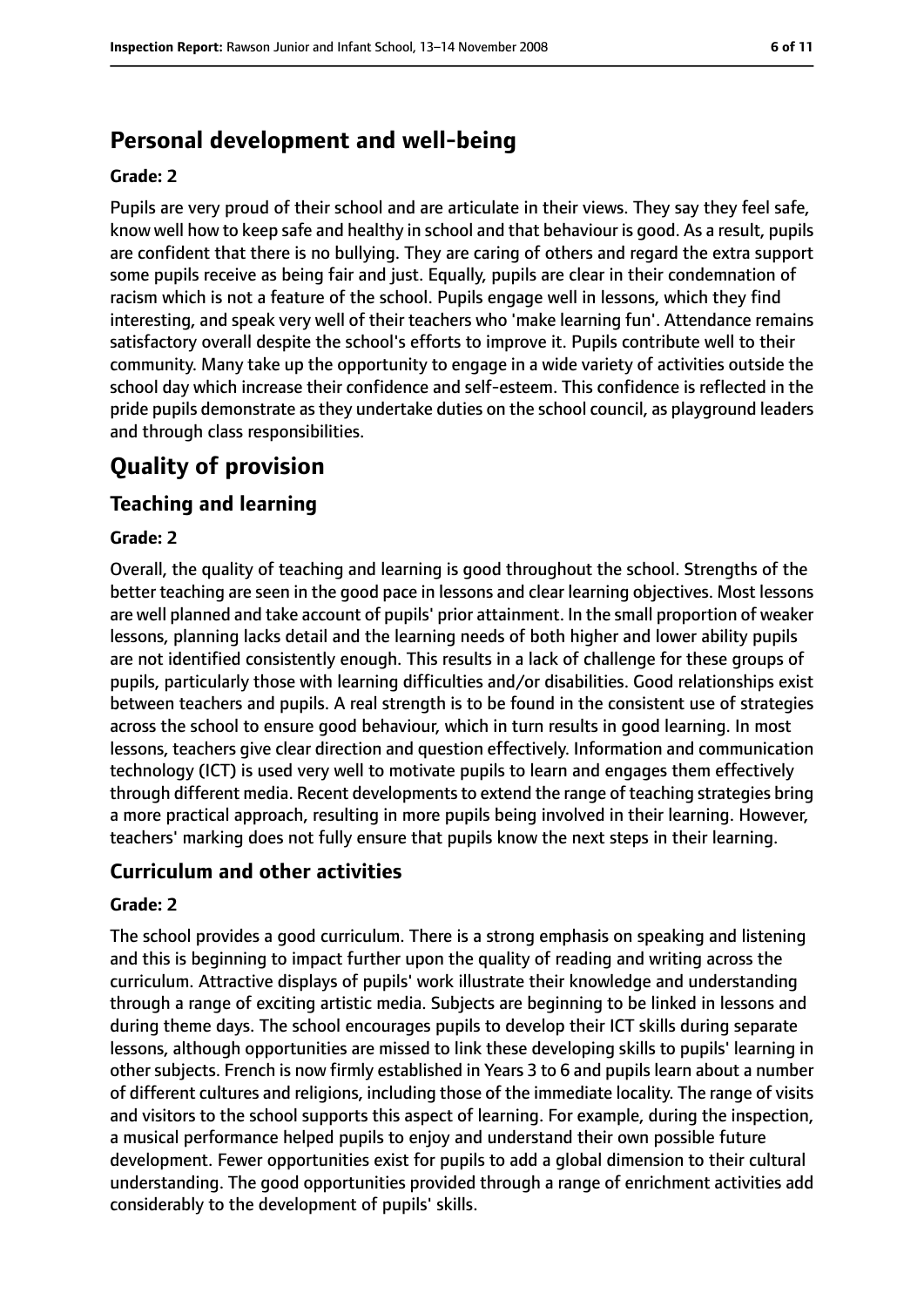#### **Care, guidance and support**

#### **Grade: 3**

Effective pastoral care for all pupils, including those who are vulnerable, permeates the school. Staff have a good understanding of their pupils and of the problems they face. As a result, staff are active in the support that they give to ensure that vulnerable pupils are carefully monitored through pastoral registers and effective, focused support is carefully allocated. The school has good systems to identify pupils with learning difficulties and/or disabilities and provides appropriate support through individually allocated intervention programmes and links with external agencies. However, presently there is no overview of the impact of such programmes and the school recognises the need for this to be done to further support and challenge different groups of pupils. At the time of inspection not all safeguarding requirements were met, although actions are being taken to remedy this. Tracking of progress for all pupils is completed regularly. However, data from this are not analysed effectively enough and therefore challenge for pupils is not always good enough to move their learning on at a fast enough rate.

## **Leadership and management**

#### **Grade: 3**

Leadership and management are satisfactory. The personal development and well-being of pupils have been developed as a real strength of the school. This is well supported by the views of parents when they typically say about the school that there is a 'great morale ¨reflected in the positive atmosphere'. However, at the time of the inspection not all government requirements for safeguarding pupils were in place but action was taken when inspectors raised this. There are clear indications that senior leaders have successfully concentrated upon returning standards in 2008 to their previous levels, resulting in significant gains at the higher levels in mathematics and science. Senior leaders now have responsibility for specific areas of development and are beginning to contribute to school improvement more effectively with more opportunities for their professional development. The regular monitoring of teaching and learning by senior leaders ensures that the quality of teaching remains at a good level. However, the analysis of assessment data to support pupils in making their next learning steps is less well established. Similarly, the tracking of pupils' progress from entry to the EYFS to the end of Year 6 is underdeveloped. As a result, some groups of pupils are not challenged enough. Governors represent a cross-section of the community and are committed to the school and to supporting the headteacher and staff. However, they do not take a sufficiently active role in evaluating the strengths of the school and its areas for development. Overall, the school makes a satisfactory contribution to developing community cohesion.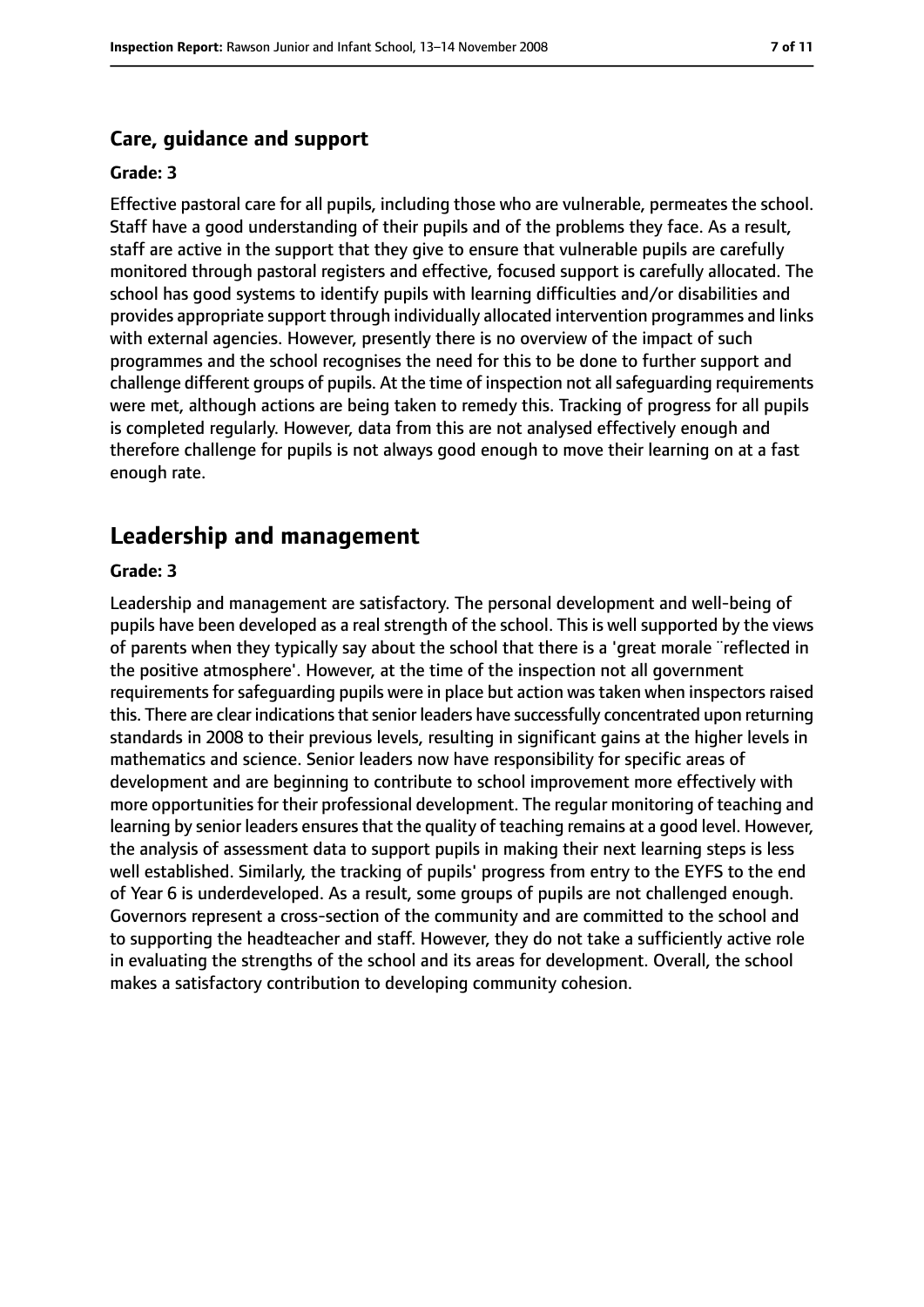**Any complaints about the inspection or the report should be made following the procedures set out in the guidance 'Complaints about school inspection', which is available from Ofsted's website: www.ofsted.gov.uk.**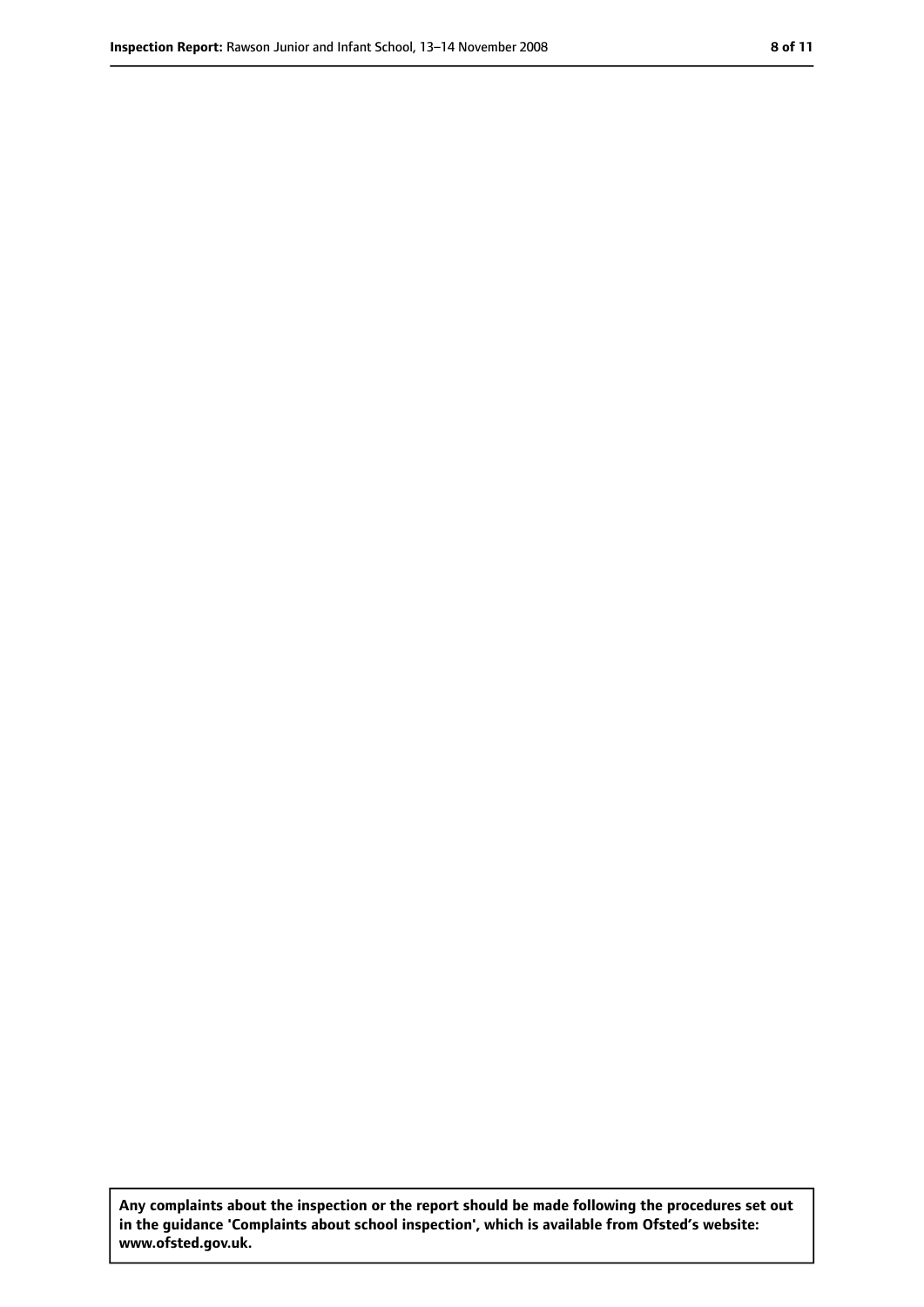# **Inspection judgements**

| Key to judgements: grade 1 is outstanding, grade 2 good, grade 3 satisfactory, and | School         |
|------------------------------------------------------------------------------------|----------------|
| grade 4 inadequate                                                                 | <b>Overall</b> |

## **Overall effectiveness**

| How effective, efficient and inclusive is the provision of<br>education, integrated care and any extended services in meeting the<br>needs of learners? |     |
|---------------------------------------------------------------------------------------------------------------------------------------------------------|-----|
| Effective steps have been taken to promote improvement since the last<br>inspection                                                                     | Yes |
| How well does the school work in partnership with others to promote learners'<br>well being?                                                            | २   |
| The capacity to make any necessary improvements                                                                                                         |     |

# **Effectiveness of the Early Years Foundation Stage**

| How effective is the provision in meeting the needs of children in the<br>EYFS?              |  |
|----------------------------------------------------------------------------------------------|--|
| How well do children in the EYFS achieve?                                                    |  |
| How good are the overall personal development and well-being of the children<br>in the EYFS? |  |
| How effectively are children in the EYFS helped to learn and develop?                        |  |
| How effectively is the welfare of children in the EYFS promoted?                             |  |
| How effectively is provision in the EYFS led and managed?                                    |  |

# **Achievement and standards**

| How well do learners achieve?                                                                               |  |
|-------------------------------------------------------------------------------------------------------------|--|
| The standards <sup>1</sup> reached by learners                                                              |  |
| How well learners make progress, taking account of any significant variations<br>between groups of learners |  |
| How well learners with learning difficulties and/or disabilities make progress                              |  |

<sup>&</sup>lt;sup>1</sup>Grade 1 - Exceptionally and consistently high; Grade 2 - Generally above average with none significantly below average; Grade 3 - Broadly average to below average; Grade 4 - Exceptionally low.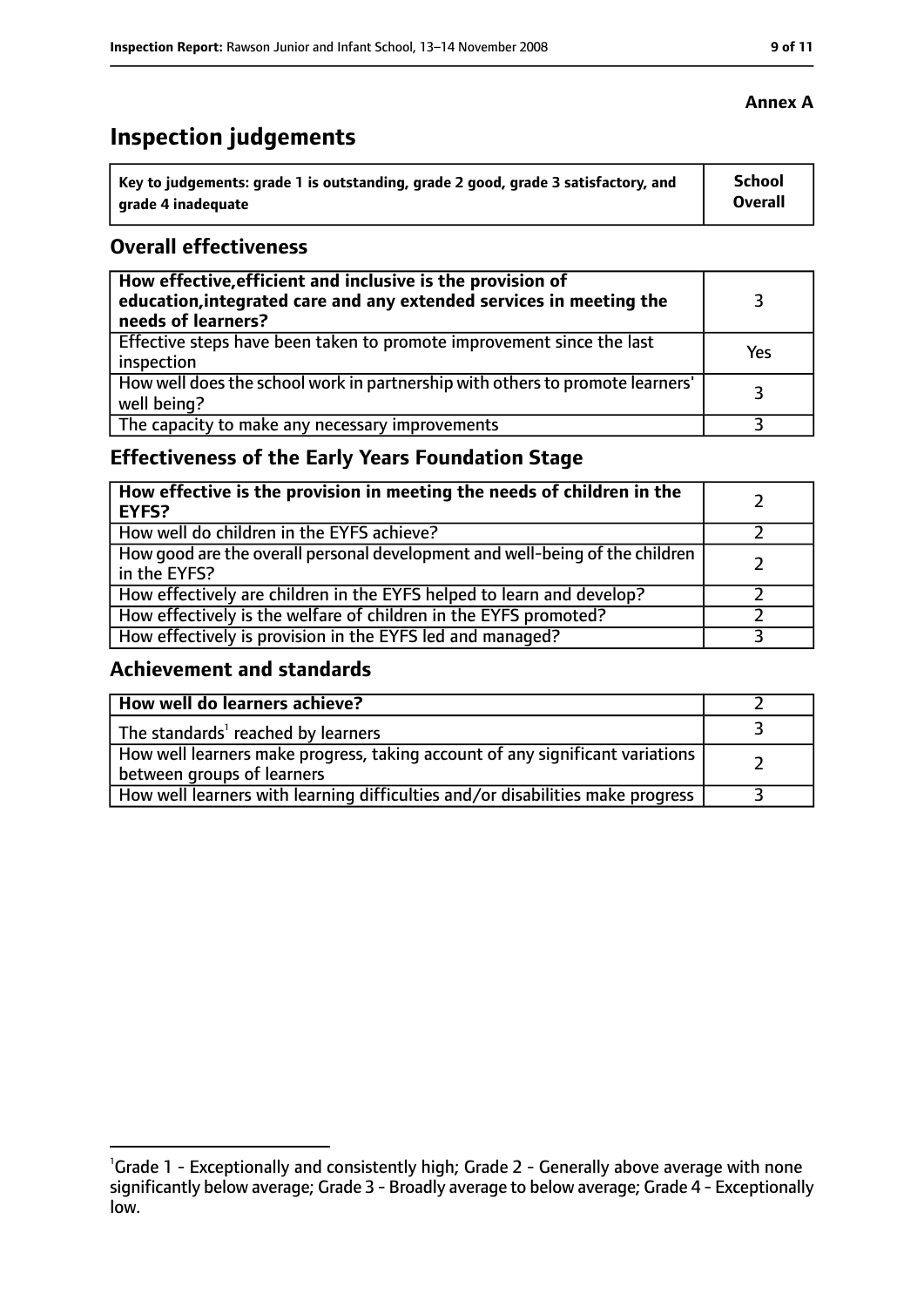# **Personal development and well-being**

| How good are the overall personal development and well-being of the<br>learners?                                 |  |
|------------------------------------------------------------------------------------------------------------------|--|
| The extent of learners' spiritual, moral, social and cultural development                                        |  |
| The extent to which learners adopt healthy lifestyles                                                            |  |
| The extent to which learners adopt safe practices                                                                |  |
| The extent to which learners enjoy their education                                                               |  |
| The attendance of learners                                                                                       |  |
| The behaviour of learners                                                                                        |  |
| The extent to which learners make a positive contribution to the community                                       |  |
| How well learners develop workplace and other skills that will contribute to<br>their future economic well-being |  |

# **The quality of provision**

| How effective are teaching and learning in meeting the full range of<br>learners' needs?                |  |
|---------------------------------------------------------------------------------------------------------|--|
| How well do the curriculum and other activities meet the range of needs and<br>  interests of learners? |  |
| How well are learners cared for, quided and supported?                                                  |  |

# **Leadership and management**

| How effective are leadership and management in raising achievement<br>and supporting all learners?                                              |    |
|-------------------------------------------------------------------------------------------------------------------------------------------------|----|
| How effectively leaders and managers at all levels set clear direction leading<br>to improvement and promote high quality of care and education |    |
| How effectively leaders and managers use challenging targets to raise standards                                                                 |    |
| The effectiveness of the school's self-evaluation                                                                                               | 3  |
| How well equality of opportunity is promoted and discrimination eliminated                                                                      | 3  |
| How well does the school contribute to community cohesion?                                                                                      | 3  |
| How effectively and efficiently resources, including staff, are deployed to<br>achieve value for money                                          | 3  |
| The extent to which governors and other supervisory boards discharge their<br>responsibilities                                                  |    |
| Do procedures for safequarding learners meet current government<br>requirements?                                                                | No |
| Does this school require special measures?                                                                                                      | No |
| Does this school require a notice to improve?                                                                                                   | No |